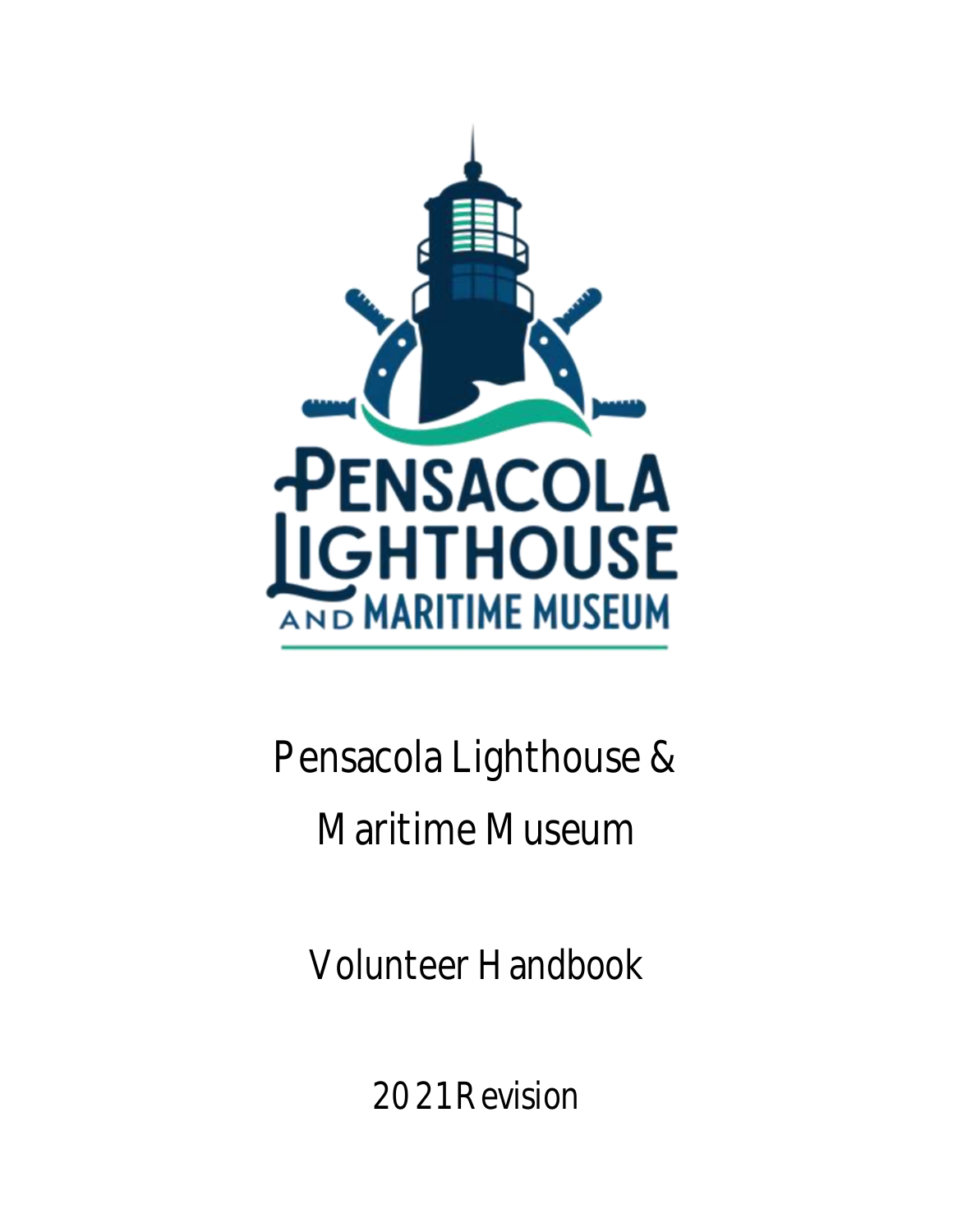## **Table of Contents**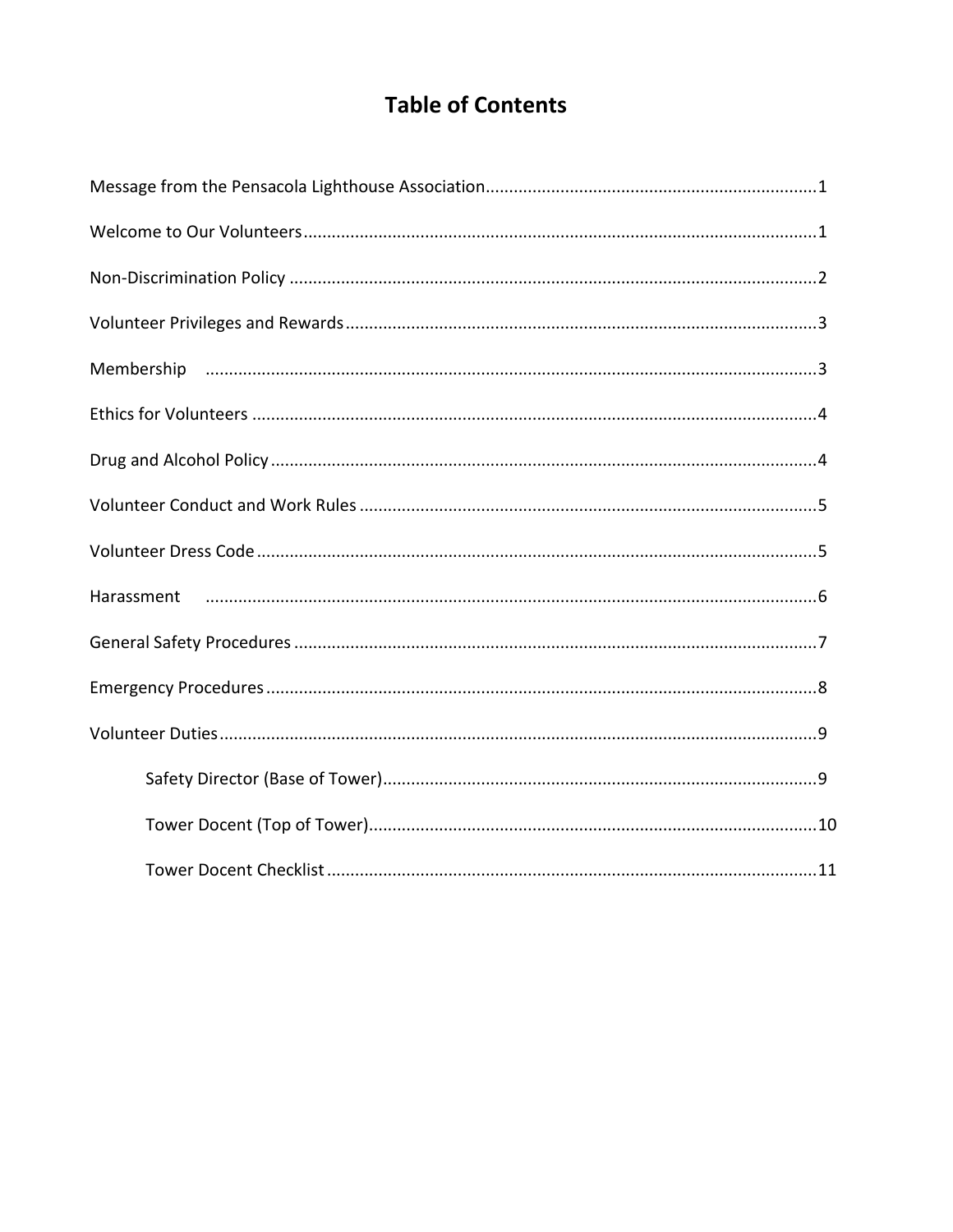#### **Message from the Pensacola Lighthouse Association**

The Pensacola Lighthouse Association (PLA) is a non-profit organization that operates as the Pensacola Lighthouse & Maritime Museum (PL&MM). We are dedicated to preserving, maintaining, and promoting interest in the Pensacola Light Station. Our Mission Statement is: **Preserving the Past to Enlighten Our Future.**

The PLA is able to provide public access to the Lighthouse through an official Use Agreement with the United States Coast Guard. The USCG still owns and operates the light itself as an active aid to navigation. However, the PLA is currently responsible for grounds and building maintenance, restoration, insurance, and utilities.

#### **Welcome To Our Volunteers!**

The Pensacola Lighthouse Association welcomes you as a volunteer. As a non-profit organization, we depend on the support and dedication of our volunteers. Your help and dedication are vital to our mission, and we sincerely thank you for donating your valuable time, energy, and effort to help us keep the light shining.

Here at the Pensacola Lighthouse, public service is our first priority. We hope to provide a supportive environment for our volunteers. Opportunities at the lighthouse are many and diverse. No matter where your interests lie, there are many needs for your talents and skills – from working behind the scenes to preserve the buildings and grounds, to working directly with the public in guiding guests through the tower, the Keeper's Quarters, and the grounds. We also need your help for special events scheduled throughout the year.

Through our Volunteer Program, we strive to foster positive communication and an academic exchange of information between members, voting members, staff, volunteers, and guests. Our guests come from all over the world, representing all ages and backgrounds. It is our fervent desire that all of our visiting guests enjoy a positive experience here at the Pensacola Lighthouse. Please contact the Volunteer Coordinator at [volunteers@pensacolalighthouse.org](mailto:volunteers@pensacolalighthouse.org) if you have any questions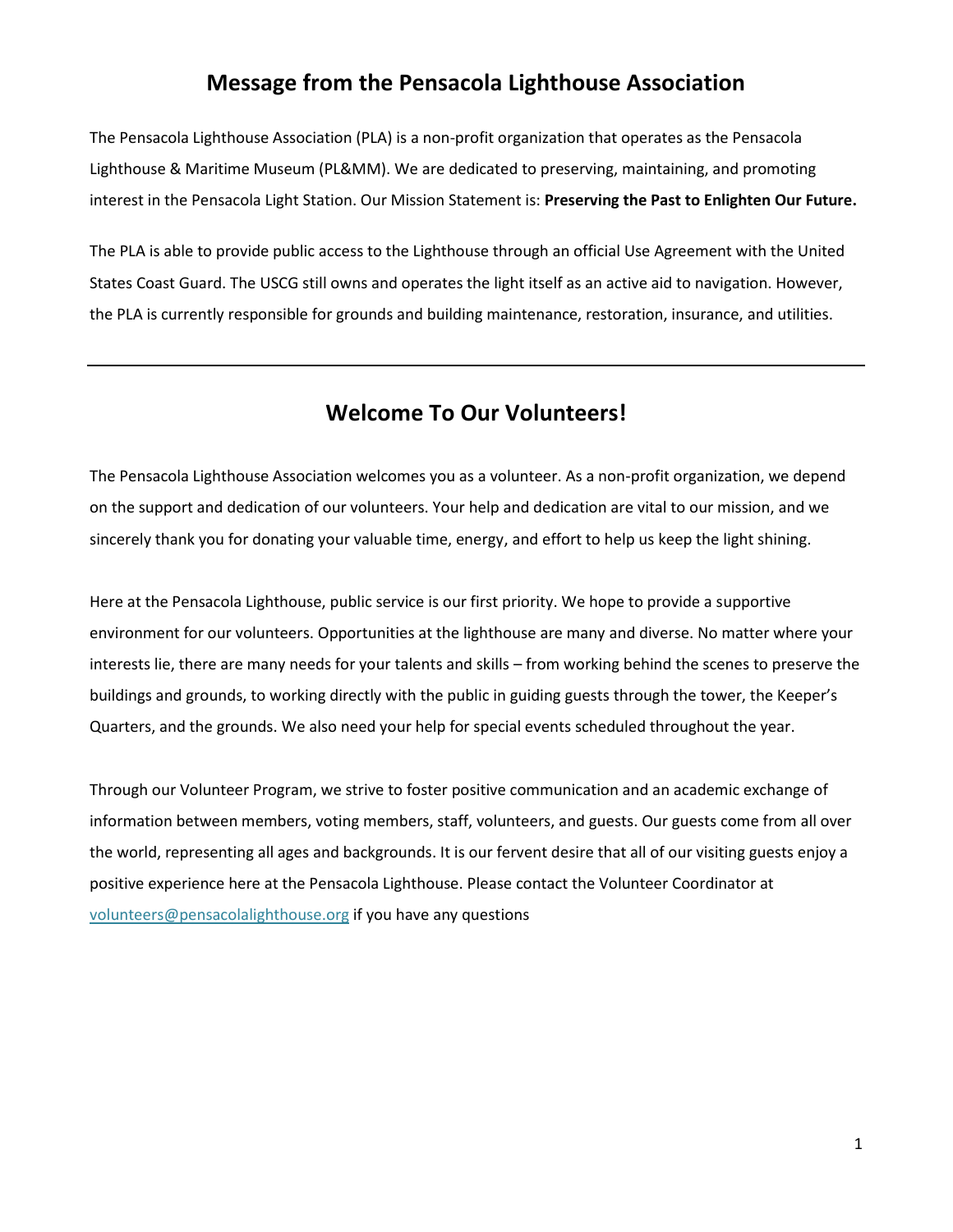### **Non-Discrimination Policy**

The Pensacola Lighthouse & Maritime Museum (PL&MM) is committed to providing an inclusive and welcoming environment for our staff, volunteers, members, contractors/vendors, and guests. As such, the PL&MM does not and shall not discriminate on the basis of race, color, religion (creed), gender, gender expression, age, national origin (ancestry), physical or mental ability, marital status, sexual orientation, gender identity, or military status, in any of its activities or operations. These activities include, but are not limited to, hiring and terminations of staff, selection of volunteers and contractors/vendors, and admittance to guests. All associates of the PL&MM are expected treat each other with respect and dignity, to speak out if harassment and/or discrimination is witnessed in the workplace. It is the responsibility of each individual employee and volunteer to conform to this policy. Any employee or volunteer who is found to have violated this policy shall be subject to disciplinary action up to and including termination.

Any employee who feels that they have been treated contrary to this policy, including any harassment by company personnel or work-related harassment by any other person, should contact his or her supervisor. The PL&MM will not retaliate against any party for filing a complaint, and will not tolerate retaliation by other associates (managers, coworkers, etc.).

This Handbook cannot anticipate every circumstance concerning each and every policy. Additionally, there may be situations that will require possible revisions, additions and readdressing of policies. Therefore, the Volunteer Coordinator, under the guidance of the Executive Director and approval of the Board of Directors, reserves the right to revise, add, or revoke policies, at any time.

The most up-to-date version of the Volunteer Handbook will be posted on the *Volunteer* page of our website (www.pensacolalighthouse.org/page/volunteer). A hard copy may be obtained from PLA staff at any time upon request. If any volunteer has an issue or question regarding any policy or procedures, please do not hesitate to raise them with the Volunteer Coordinator.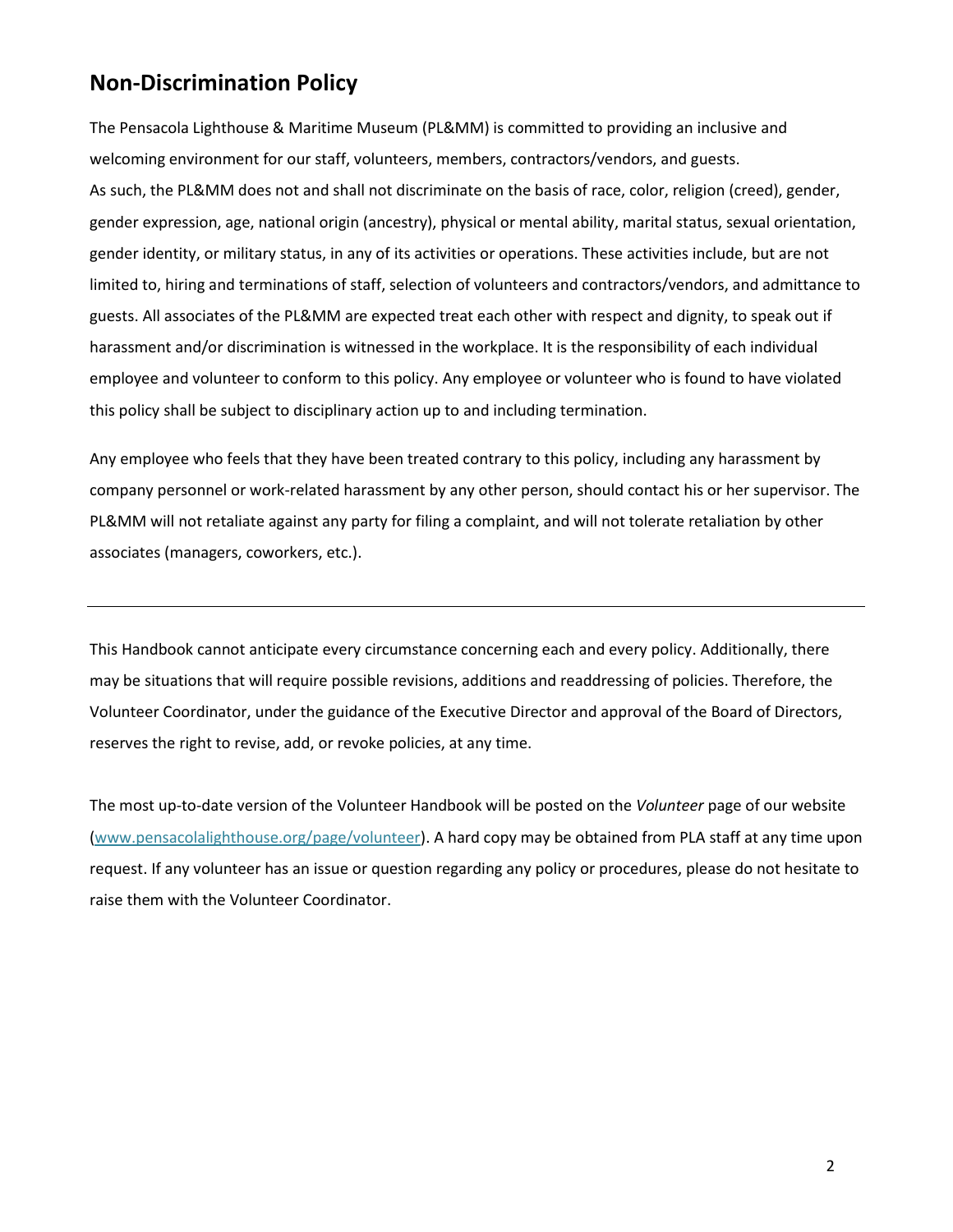## **Volunteer Privileges and Rewards**

As a volunteer of the PL&MM, you are eligible for various perks. Many of these are based on how many volunteer hours you've accrued, so **always be sure to log your hours after each shift**! The logbook is kept in the Gift Shop behind the register; mark your hours by your name in the spreadsheet for each day you work. You may add one hour of volunteer time to each shift to account for your commute (so, for instance, a 3-hour shift would become 4 hours when logged in the book).

**Assistant Keeper Volunteer:** After volunteers have accumulated 50 approved hours within one Membership Cycle (October  $1<sup>st</sup>$  through September 30<sup>th</sup>), they will receive:

- A complimentary Pensacola Lighthouse t-shirt
- A permanent name tag
- A 20% discount in our Gift Shop
- Eligibility for the purchase of a \$25 Voting Membership, after approval by the Membership Committee. *See membership section for details.*

**Keeper Volunteer:** After volunteers have accumulated 100 approved hours within one Membership Cycle (October  $1^{st}$  through September 30<sup>th</sup>), they will receive:

- A 30% discount in our Gift Shop
- Eligibility for a free Voting Membership, after approval by the Membership Committee. *See membership section for details.*

All volunteers have the opportunity for recognition with our Volunteer of the Month program. Once selected as Volunteer of the Month, you then become eligible for Volunteer of the Year. The Volunteer of the Year receives a special gift and a commemorative brick in our Keeper's Walkway.

### **Membership**

**For Assistant Keeper Volunteers:** Volunteers who have earned 50 approved hours will be presented to the Membership Committee as prospective Voting Members. Once approved by the Membership Committee, the prospective member will be presented to the General Membership for approval at the next Membership Meeting. Once voted in, the new member (or renewing member) may pay their \$25 fee by mailed check, or inperson in our Gift Shop.

**For Keeper Volunteers:** Volunteers who have earned 100 approved hours will be presented to the Membership Committee for a complimentary Voting Membership. Once approved by the Membership Committee, the prospective member will be presented to the General Membership for approval at the next Membership Meeting. Once voted in, the new or renewed membership will take effect (the \$25 fee is waived for Keeper Volunteers).

A Voting Membership is not mandatory, but only an option offered to our volunteers. Any volunteer is free to opt out of Membership. The PLA as a private organization reserves the right to refuse any prospective membership applicants or current member renewals. To be eligible for a Family Membership, both adult potential family members must volunteer 100 hours each in a calendar year.

*Any individual approved for membership prior to 10 Sep 2013 are exempt from the requirements in this section.*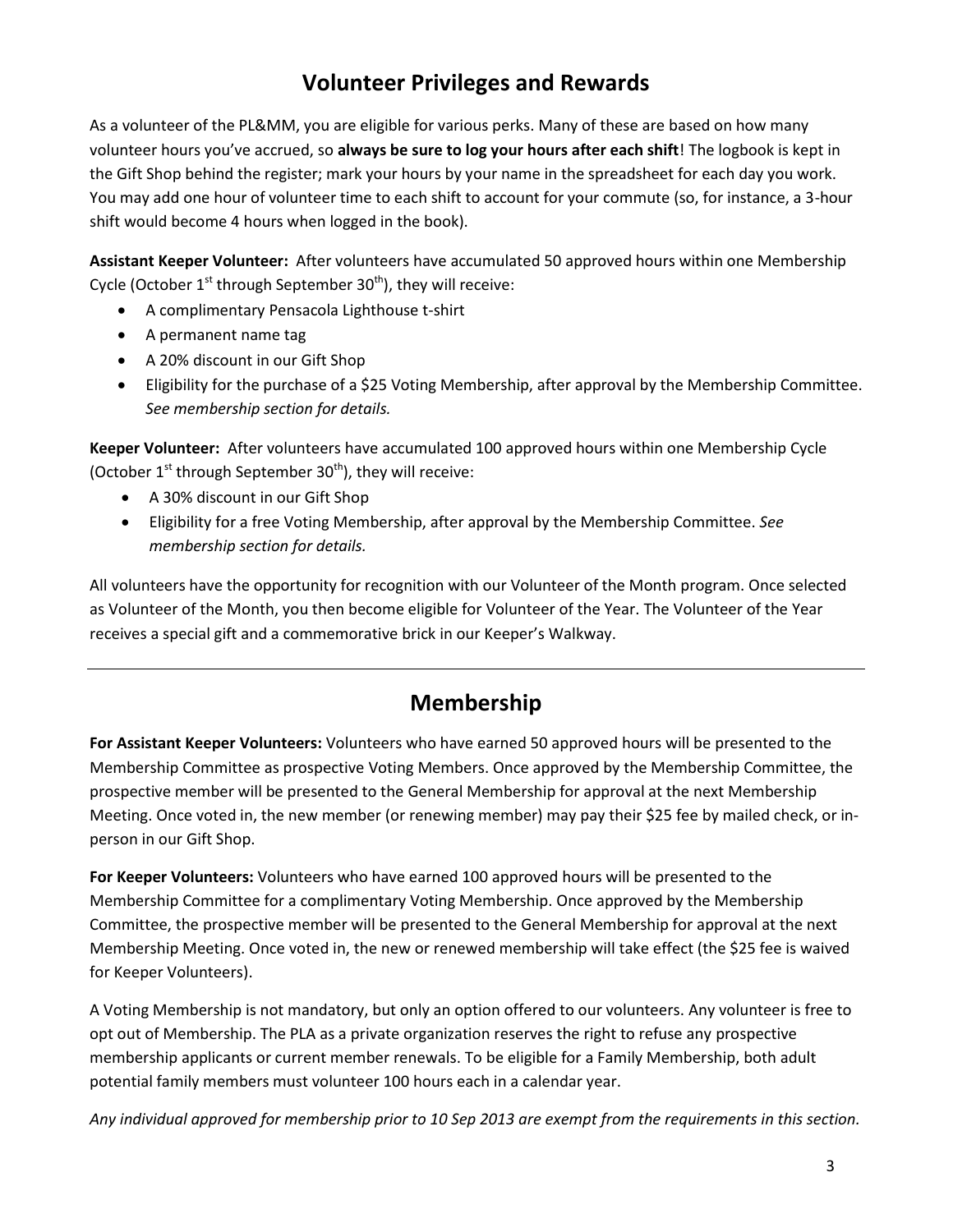## **Ethics for Volunteers**

Volunteering at the PL&MM involves a great deal of interaction with the public. The way that our staff and volunteers are perceived by the public impacts the public perception of our organization on the whole. As such, we have set forth the following standards of conduct for the protection of our volunteers, guests and the lighthouse itself:

- Volunteers shall conduct themselves in accordance with the standards of conduct and ethics as stated in this handbook.
- Volunteers shall endeavor to understand and support the mission, purpose, structure and policies of the Pensacola Lighthouse Association.
- No individual may use his or her position at the Pensacola Lighthouse for personal gain, except for the inherent reward and personal satisfaction derived from such participation; or to benefit another at the expense of the lighthouse, its mission, reputation, and/or the community it serves.
- The Pensacola Lighthouse Association volunteers and guests are diverse in their beliefs. Please refrain from using the lighthouse as a platform for your personal opinions.
- Volunteers shall complete any orientation, safety courses, or on-the-job training required and must obey all security and safety rules of the Pensacola Lighthouse Association.
- Volunteers shall comply with the time and dress requirements of the Pensacola Lighthouse Association
- Volunteers shall provide timely notification to his or her Volunteer Coordinator regarding availability, absences, or termination

## **Drug and Alcohol Use**

The PLA wants to provide a safe, pleasant, and drug-free work environment for all volunteers. While on the premises of the PL&MM, or while conducting volunteer-related activities off the lighthouse premises, you may not use, possess, distribute, sell, or be under the influence of alcohol or illegal drugs. We permit the legal use of prescribed drugs on the job, only if they do not impair your ability to perform the essential functions of a volunteer effectively and safely without endangering others.

While attending museum related functions or activities where alcohol is served, the drinking of alcohol in moderation is permitted (for those who are of drinking age, of course). Under no circumstances will excessive use of alcohol be accepted. Violation of this policy may lead to corrective action, up to and including immediate end of your volunteer services.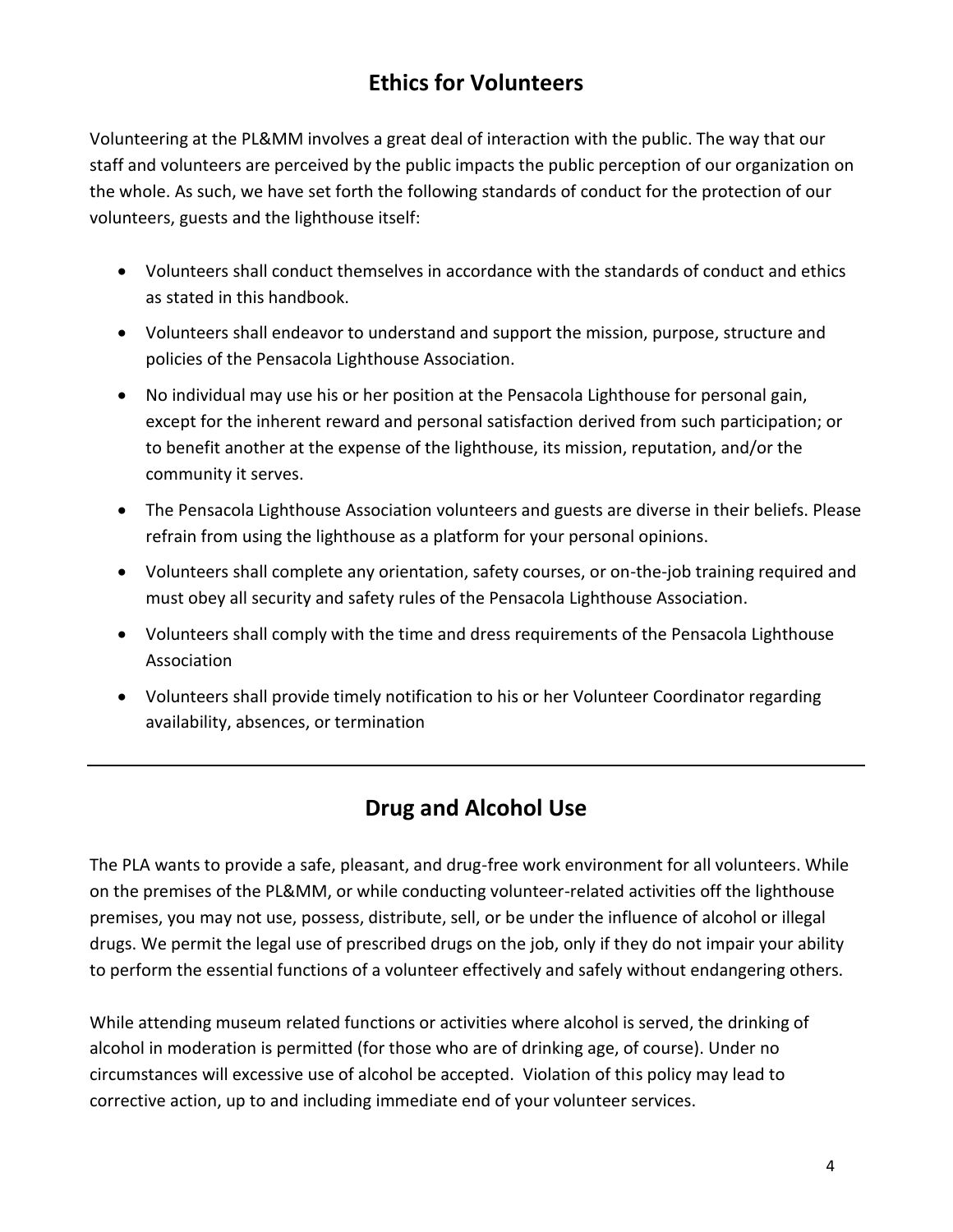## **Volunteer Conduct and Work Rules**

To ensure orderly operations, provide the best possible work environment, and present a professional atmosphere, we expect you to follow rules of conduct that will protect the interests and safety of all concerned.

Although it is not possible to list all the forms of behavior that are considered unacceptable while volunteering, the following are some examples that may result in disciplinary action, up to and including removal from volunteering.

- Theft or inappropriate removal or possession of property
- Falsification of the volunteer application and/or the volunteer log book
- Sabotage or subversive activity of any kind; unauthorized disclosure of PL&MM business "confidences"
- Volunteering under the influence of alcohol or illegal drugs
- Possession, distribution, sale, transfer, or use of alcohol or illegal drugs while volunteering at the PL&MM, or while operating PL&MM owned vehicles or equipment
- Immoral conduct or indecency (includes the use of foul language and profanity)
- Negligence or improper conduct leading to damage of PL&MM or customer-owned property
- Insubordination or other disrespectful conduct
- Violation of safety or health rules
- Sexual or other unlawful or unwelcome harassment
- Possession of dangerous or unauthorized materials, such as explosives or firearms, at the PL&MM
- Unauthorized use of telephones, mail system, or other PL&MM-owned equipment
- Unsatisfactory performance or conduct

### **Volunteer Dress Code**

There is no standard uniform for PL&MM volunteers, but there are some general guidelines we ask that you follow while you are volunteering with us.

- Wear clothing that you are comfortable in. Depending on your position, you may be climbing the tower and/or exposed to outdoor climate conditions. Dress comfortably!
- Choose clothing that is clean and presentable. Avoid stained, wrinkled, frayed, or revealing clothing. If you are unsure if an item is acceptable, consult with your supervisor or select something else instead.
- Wear shoes that provide safe secure footing and offer protection against hazards. If you are climbing the tower, shoes must have a secure back (i.e., no flip-flops or other backless shoes).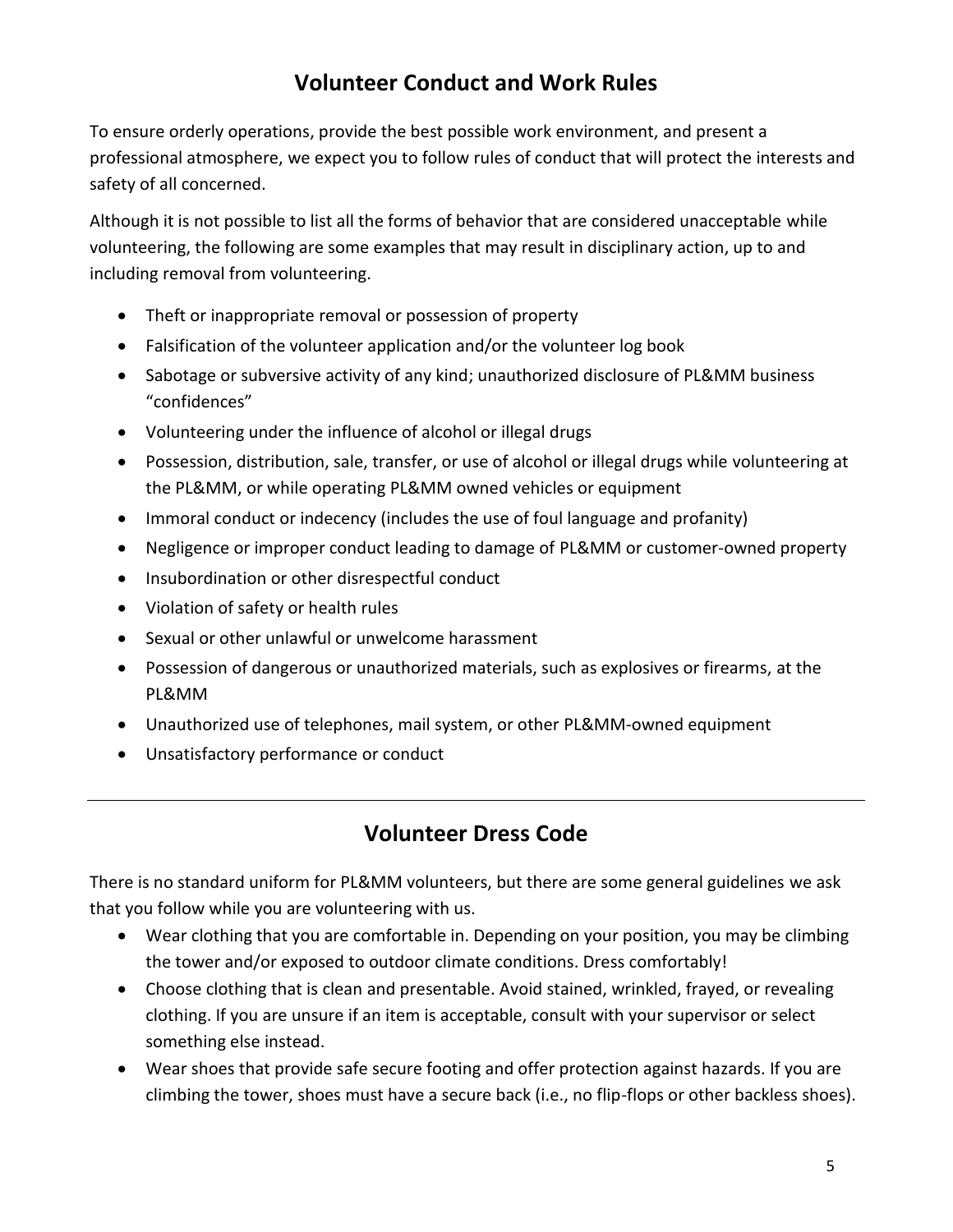### **Sexual and Other Unlawful Harassment**

The PL&MM is committed to providing an environment free from all forms of discrimination and harassment. Actions, words, jokes, or comments based on an individual's sex, race, color, national origin, age, religion, disability, sexual orientation, or any other legally protected characteristic will not be tolerated.

Sexual harassment is defined as unwanted sexual advances, or visual, verbal, or physical conduct of a sexual nature. This definition includes many forms of offensive behavior and includes gender-based harassment of a person of the same sex as the harasser. The following is a partial list of sexual harassment examples:

- Unwanted sexual advances
- Offering Volunteer/employment benefits in exchange for sexual favors
- Making or threatening reprisals after a negative response to sexual advances
- Visual conduct that includes leering, making sexual gestures, or displaying sexually suggestive objects or pictures, cartoons or posters
- Verbal conduct that includes making or using derogatory comments, epithets, slurs, or jokes
- Verbal sexual advances or propositions
- Verbal abuse of a sexual nature, graphic verbal commentaries about an individual's body, sexually degrading words used to describe an individual, or suggestive or obscene letters, notes, or invitations
- Physical conduct that includes touching, assaulting, or impeding or blocking movements

Unwelcome verbal or physical sexual advances, requests for sexual favors, and other verbal or physical conduct of a sexual nature constitute sexual harassment when submission to such conduct is made a term or condition of volunteering either explicitly or implicitly.

If you experience or witness sexual or other unlawful forms of harassment during your volunteer time at the lighthouse and museum report it immediately to the Volunteer Coordinator. If the Volunteer Coordinator is unavailable, or you believe it would be inappropriate to contact that person, you should immediately contact the Executive Director or any other member of management. You can raise concerns and make reports without fear of reprisal or retaliation.

All allegations of sexual harassment will be quickly and discreetly investigated. To the extent possible, your confidentiality and that of any witnesses and the alleged harasser will be protected against unnecessary disclosure. When the investigation is completed, you will be informed of the outcome of the investigation.

Any supervisor or manager who becomes aware of possible sexual or other unlawful harassment must immediately advise the Executive Director or any member of management so it can be investigated in a timely and confidential manner. Any volunteer engaging in sexual or other unlawful harassment will be subject to corrective action, up to and including immediate termination of your volunteer services.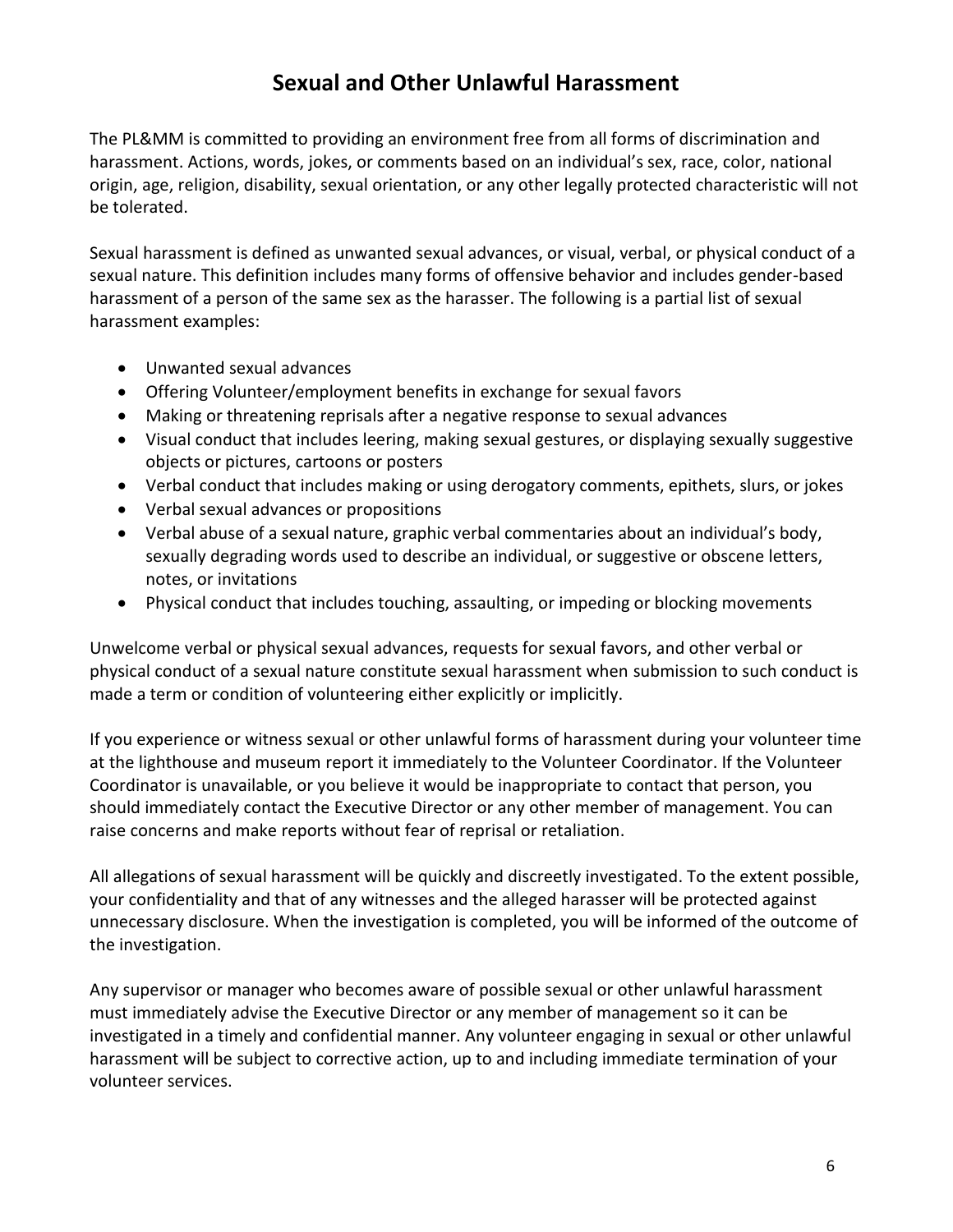## **General Safety Procedures**

**General Safety Instructions**: Volunteers are required to understand and enforce the following safety regulations and procedures. Violation of any of these regulations and procedures may result in revocation of the Pensacola Lighthouse Association's license to conduct public tours.

- A maximum of fifteen (15) guests will be allowed at the top of the tower at any given time.
- No pets will be allowed inside the lighthouse.
- **No open backed shoes or spiked heels** may be worn to climb the stairs; guests may go barefoot.
- No food, gum, or drink (with the exception of bottled water) is allowed inside the keeper's quarters or the tower.
- Absolutely **no smoking** is allowed inside the property's fence line.
- Children under the age of 7 or **less than 44 inches tall will not be allowed to climb the tower under any circumstances.**
- Children must have adult supervision at all times while on property.
- Groups of children under age 16 must have one adult for every six children.
- NO PERSON may be carried on the tower stairs, including babies in arms or back or front carriers.

**Radios**: The radios are vital tools for communication. Volunteers & staff must have a radio on their person at all times. These radios must be turned off and recharged at the end of each day. (Note: if you have a cell phone, we recommend that you keep it on your person at all times while at the top of the tower, and make sure that personnel at the bottom have your number.)

**Weather**: In the event of unsafe weather conditions, access to the tower may be suspended or restricted. Volunteers may be responsible for monitoring unsafe weather conditions, including but not limited to:

- **Wind:** The catwalk at the top of the tower may be closed when the tower docent determines that wind velocity creating unsafe conditions for guests on the catwalk. As a general rule, the catwalk should be closed when the wind reaches sustained speeds of **35mph.** If you are at the top during high winds, use the wind meter located in the lens room cabinet to help you determine wind speeds, and communicate changes in conditions to the staff on the ground.
- **Rain:** Guides must close the outer catwalk door and the tower windows when rain occurs, to keep the stairs from becoming wet.
- **Lightning:** The catwalk will be closed when there is lightning within 3 miles of the tower. If you are at the top during stormy conditions, use the lightning meter in the lens room cabinet to help you determine the proximity of lightning. Monitor the weather, and communicate changes in conditions to the staff on the ground. When 15 minutes have passed with no lightning within a 3 mile radius, the tower may be re-opened (the time restarts with each strike in the 3-mile radius).

Tower Docents may also use their discretion and judgement to suggest that it is unsafe to let guests out onto the catwalk in the absence of the above-described conditions. If you do so, communicate your decision to the staff on the ground immediately.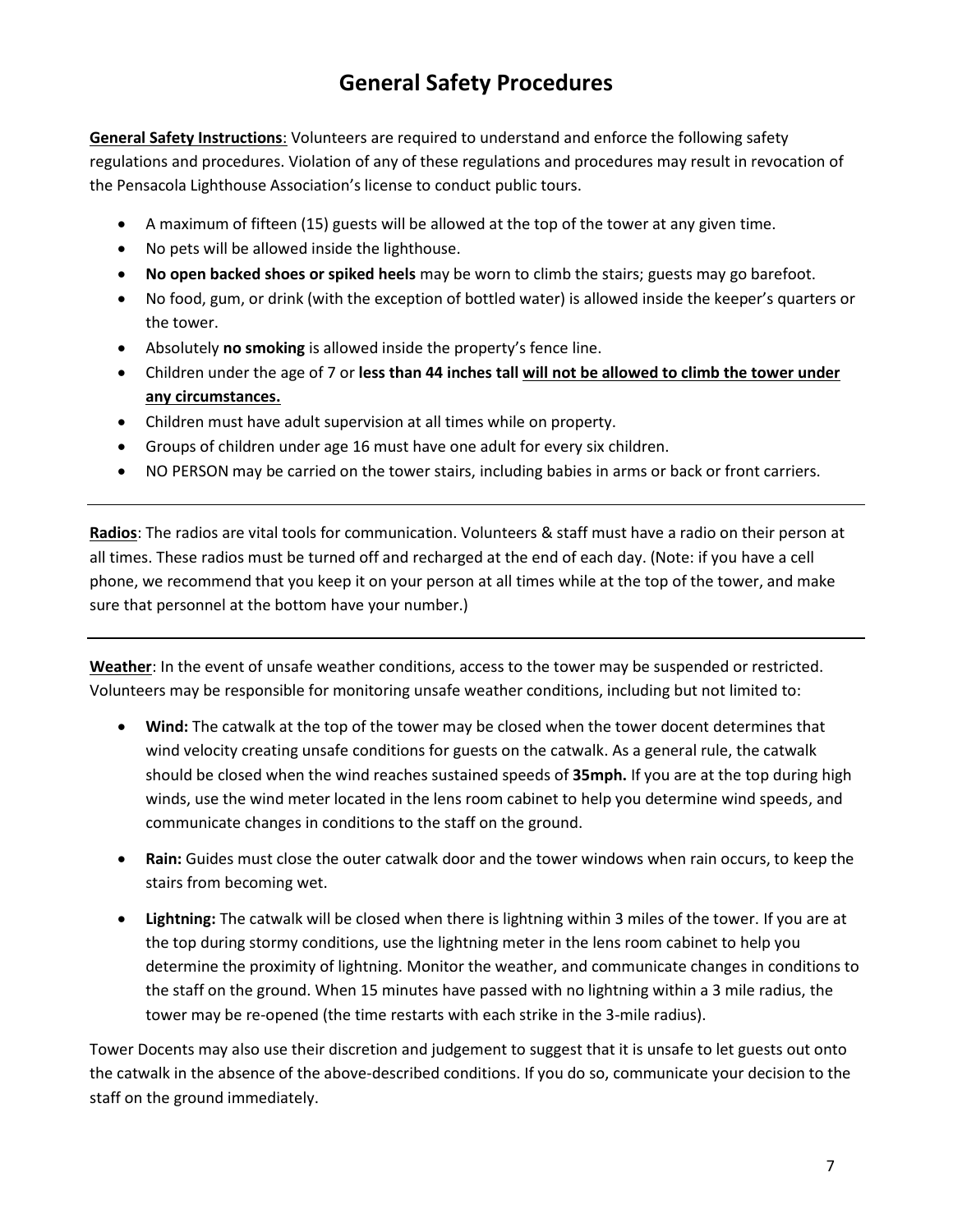## **Emergency Procedures**

We cannot anticipate every situation, so we encourage our volunteers to be prepared and adaptable to unexpected situations. However, these guidelines should help you feel equipped to handle any situation to the best of your ability.

In the event of any emergency, **do not hesitate** to call 911, or request that a staff member place the call. Answer the 911 operator's questions calmly and clearly, and remain on the phone until the operator instructs you to hang up. Use your radio to keep staff informed of the situation.

Emergency responders will ask for the **Building Number** of the Lighthouse.

### **Building Number is 3270**

**First Aid Kit and AED's**: Our First Aid Kits are kept stocked with essential items to treat minor injuries. Currently we have three first aid kits (with an AED located in each location, as well):

- In the oil storage room at the base of the stair in the wood cabinet
- In the gift shop in the wood cabinet by the front door and
- At the top of the tower in the lens room cabinet

#### **Accidents, Injuries, and Health Crises**:

- Remain calm! Notify staff members as soon as possible.
- To treat minor injuries, locate a first aid kit (see above).
- Remember, any injury (even minor ones) involving a visitor or volunteer requires an **Accident Report Form**. Forms are located in the Gift Shop, and inside of every first aid kit. A volunteer or staff member (**not** the victim or victim's family) must fill out the form. Be as thorough as possible in your answers, and give the completed form to a staff member.
- **In the event of a serious injury, call 911** (see above.) Safety directors at the base and top will communicate via radio, "Medical emergency – call 911… repeat … Medical Emergency, call 911…repeat [and so on]" until confirmation is received. If you have a cell phone on your person, you are encouraged to place the call as soon as possible.
- Keep victim calm and still. Cover them if possible, and keep them lying down until emergency personnel arrive.
- Evacuate all guests from the facility and stop admissions until the emergency is resolved.

**Fire Protection**: The keeper's quarters have a central smoke detector and alarm system connected directly to the NAS Fire Station. If the alarm sounds, volunteers and staff are to evacuate all guests from the facilities quickly and calmly. If the situation permits, you may try to put out the fire with one of the fire extinguishers; however, **DO NOT PUT YOURSELF IN A POSITION TO BE HARMED BY HEAT OR SMOKE!**

**Fire Extinguishers**: There are four (4) fire extinguishers located in the keeper's quarters--two are located on the first floor and two are located on the second floor and all are located centrally in the hallways. There is an additional fire extinguisher in the gift shop along with one at the top of the tower and one in each basement. All fire extinguishers are easily operated and all volunteers must become familiar with their use.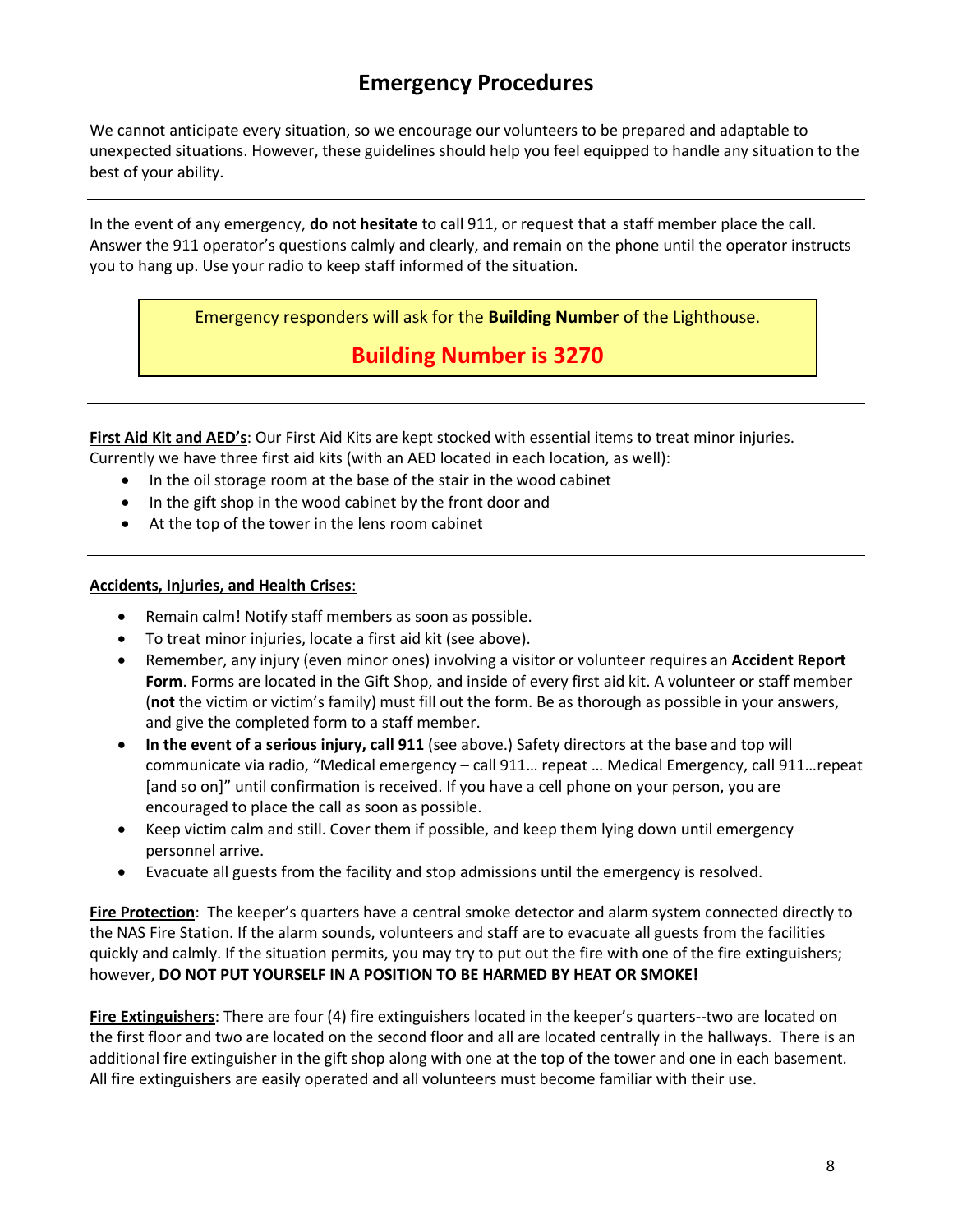## **Volunteer Duties**

### **Safety Director/Base of the Tower**

#### **Objectives:**

- To ensure a smooth and timely flow of visitor traffic in the tower
- To provide guests with general safety guidelines for climbing

#### **Responsibilities**

- Greet guests interested in climbing at the base of the tower stairs
- Give a safety briefing on climbing regulations (see below)
- Check guests' footwear and ensure that they meet regulations (or, are climbing barefoot)
- Ensure that no children under 44" in height are climbing the tower. Children under the height limit will have a smiley-face-patterned wristband on; these mean they can NOT climb.
- Communicate with the person at the top of the tower to ensure a timely flow of guests up and down the stairway

#### **Main Safety Points (Communicate to each climber)**

- The Coast Guard **does not allow anyone wearing spike heels, flip-flops or other open-backed shoes on the staircase**; you may leave them at the base of the tower or carry them to the top, as long as you do not wear them on the stairs
- There are 177 cast-iron steps to the top of the tower, so it is important to pace yourself
- Hold the handrail **at all times** while you are climbing!
- However, should someone need to come down the stairs, stop climbing and move to the center of the staircase (or step into a window alcove) while they pass; after they have passed, you may move back to the handrail and resume climbing.
- Near the top of the stairs, there are two low spots one at the top of the spiral staircase in the Watch Room and the other as you climb the smaller staircase to reach the Lens Room. Watch your head!
- Small children need to stay between 2 adults while climbing and on the catwalk
- **No one may carry a child while climbing**, either in arms or in carriers, even if the child is taller than 44 inches.

**Training:** On-site training will be provided.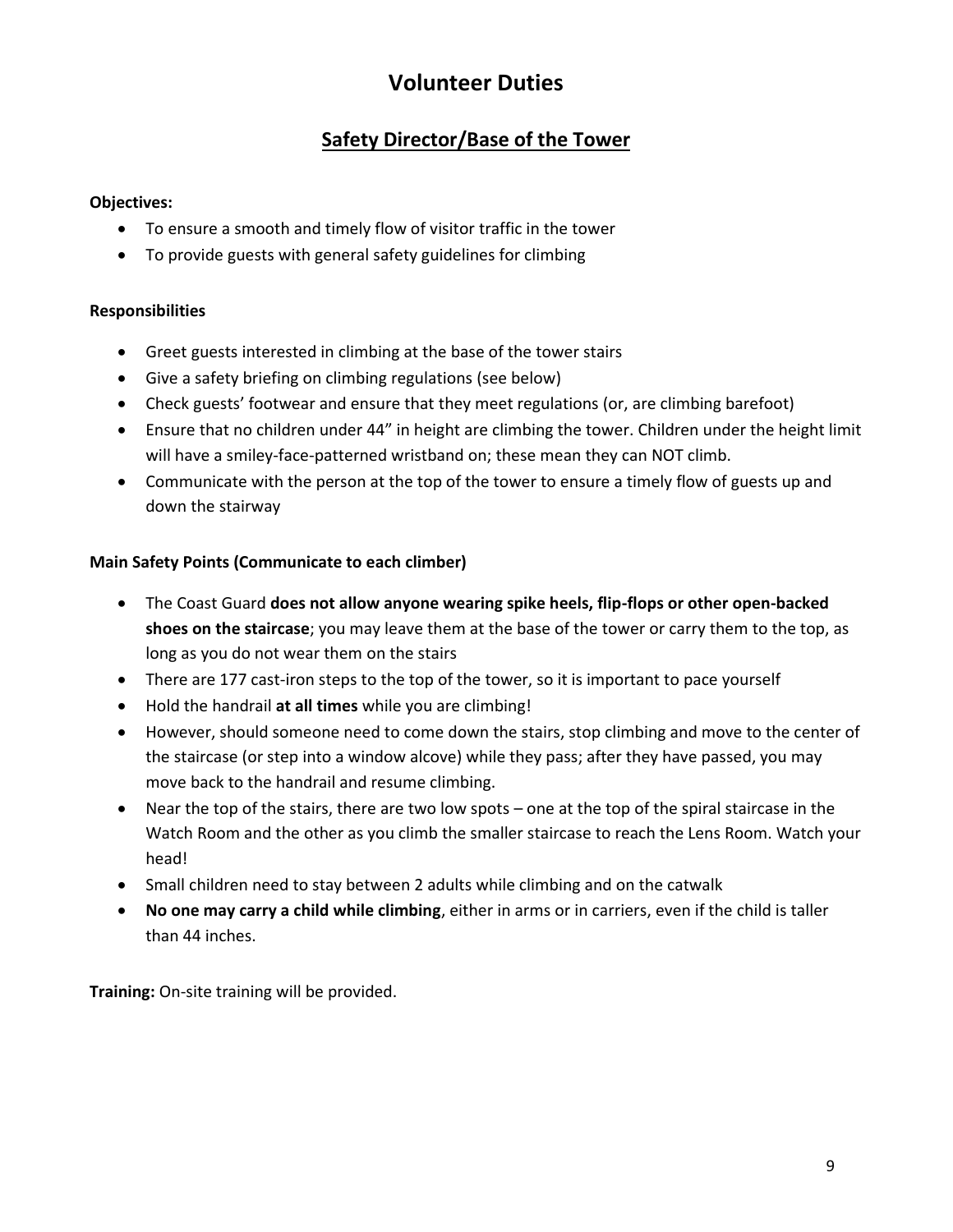### **Top of the Tower**

#### **Objectives:**

- To monitor guests and the weather while at the top
- Ensure adherence to safety regulations
- Provide information about the Lighthouse & its history
- Answer general guest questions

#### **Responsibilities**

- Be prepared; bring water, sunscreen, and sun protection (hats, sunglasses, etc.), and dress comfortably for the weather conditions of the day!
- See the Tower Docent Checklist (next page) for instructions on how to open/close the tower.
- Throughout your shift, check periodically that the lens is rotating; if it is not, immediately alert the staff, open the doors to the motor, and turn on the fan.
- Ensure a smooth flow of traffic on the catwalk. If we are busy, each group should only stay up top for 3-5 minutes.
- Answer questions; supervise to ensure compliance with basic safety rules; engage with guests!
- **NO ONE IS ALLLOWED UP THE STEPS INSIDE THE LENS ROOM, OR ON THE LADDER TO THE UPPER CATWALK, and NO ONE SHOULD TOUCH THE LENS!**
- Communicate with other volunteers and staff using the walkie-talkie (or your cell phone)
- **Monitor the weather**! See page 7 of this document for specific instructions regarding what actions to take in cases of rain, wind, and lightning.

#### **Training**

- On-site training will be provided.
- We encourage you to learn some of our basic history so you will be able to answer guests' questions to the best of your ability. We provide a number of resources for this:
	- o The "History" page of our website [\(https://www.pensacolalighthouse.org/page/history\)](https://www.pensacolalighthouse.org/page/history) has an overview of our history posted in a timeline format (see link at the bottom of the page), along with some general information on the Pensacola area.
	- o The "Volunteer" page of our website ([https://www.pensacolalighthouse.org/page/volunteer\)](https://www.pensacolalighthouse.org/page/volunteer) has a Volunteer Orientation Slideshow available as a downloadable PDF on the "Volunteer" page of our website.

If you'd like a physical copy of either of the above and cannot print your own, the Volunteer Coordinator will be happy to provide one for you.